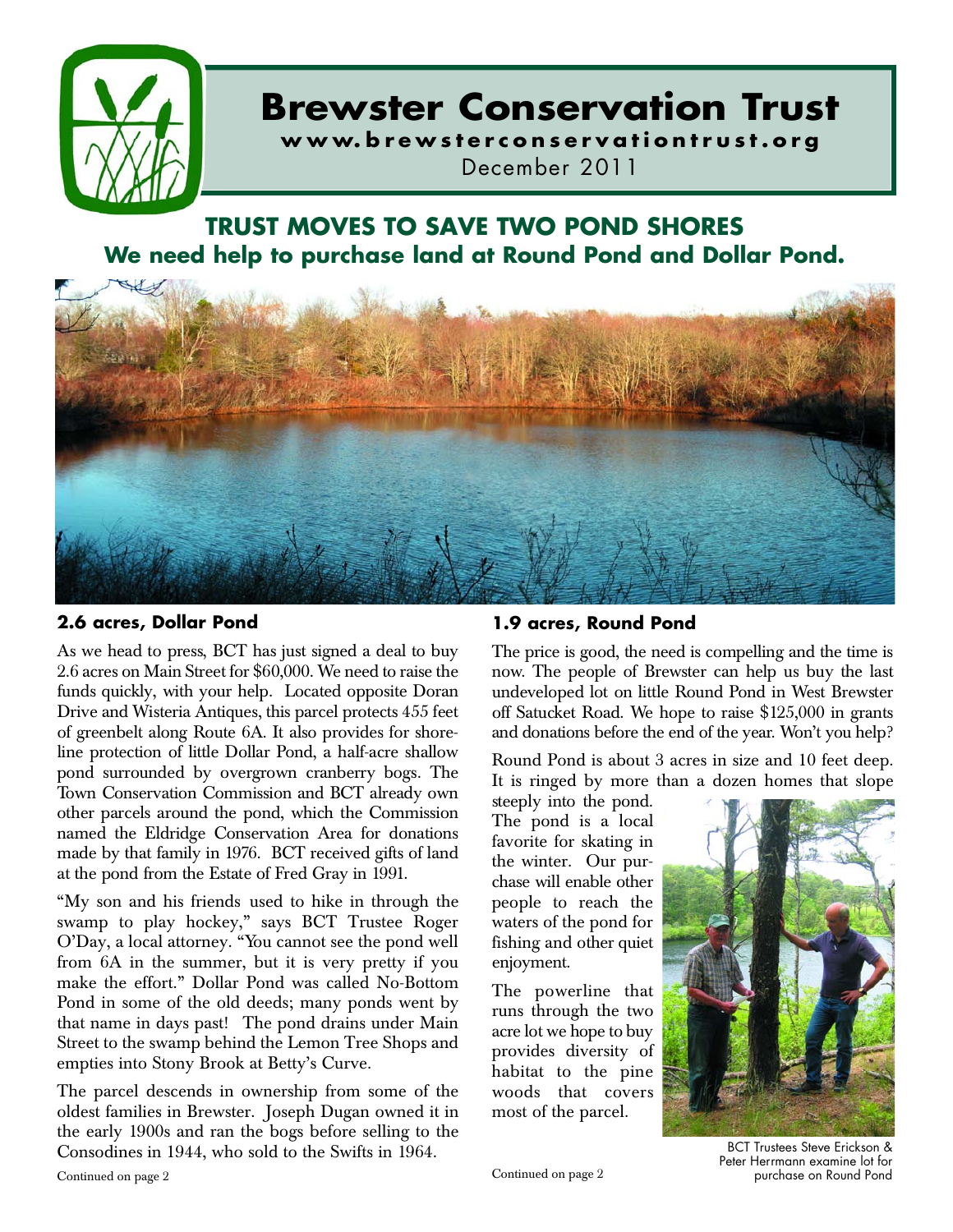# **TRUST MOVES TO SAVE TWO POND SHORES**

2.6 acres, Dollar Pond (cont'd from page 1)

We are buying the land from Jackson Crocker, whose late wife Ann was a Swift.

The cranberry bogs are long gone, but their evidence is still seen in ditches and dikes around the pond. Dollar Pond is now ringed with highbush blueberry bushes, sweet pepperbush, and red maples. A pair of hooded mergansers possessed the pond on our recent visit.

Our deeply discounted price indicates, in part, the generosity of Mr. Crocker and also the difficulties this parcel has in being developed, given the wetlands proximity. Still, we believe at some point a house and septic could be placed along the road shoulder, just as one was built to the west of the lot. It is better to pay short money now to retire that possibility. Let's act to keep Main Street green and Dollar Pond blue!

Along with the companion parcel at Round Pond, BCT can buy almost 4.6 acres for \$185,000, or only \$40,000 per acre. Not much to ensure two fewer septic systems leaching into our beautiful ponds.

Please send a gift to BCT before the end of the year. As with all donations, it is tax-deductible.

### **1.9 acres, Round Pond** (cont'd from page 1)

The sunny spots under the powerline are host to a rare native plant, the New England Blazing Star, listed as a threatened species by the State. Our consulting botanist Mario DiGregorio confirmed about 20 individual plants of blazing star on the property this summer. The purple flowers resemble the more common Scotch thistle, but this rare flower is more frequently found along the coast of the Cape than inland under powerlines.



N E Blazing Star, *liatris scariosa*

The lot we hope to buy is considered a "short sale" and one that reflects the condition of the economy and our urge to respond boldly to new opportunities to protect open space. The current owner bought the lot for \$280,000 at the height of the market in 2006. The Town assesses this lot at \$222,300. With the approval of the Cape Cod Five Cents Savings Bank, which holds rights to sell the lot, we can buy it for \$125,000. Please send a donation to help us complete the purchase.

# **PRESIDENT'S MESSAGE**

There is an old, odd expression, "I seen my opportunities and I took 'em." (Don't bother to look it up, it is out of context here!) The Brewster Conservation Trust is currently taking advantage of unique opportunities to save land throughout our town. One of the few benefits of a down-economy is that prices of



land to be bought as open space have tumbled for the first time in several decades. The window of opportunity may close at any time because the Cape will always be a desirable place to live. And land prices are still high here relative to other parts of Massachusetts and the US. We need the political and financial support of our members and townspeople to add to our protected open space while we still can.

We have made several new land purchases over the past year and currently have impressive opportunities. One of our priorities is to be on the lookout for important pondshore parcels to preserve. In a 2003 Cape-wide study conducted by The Compact of Cape Cod Conservation Trusts (our conservation advisor), Brewster had 48 of the Top 200 pondshore parcels on the Cape. In other words, of the most important pond

parcels to preserve for water quality and habitat significance in our county, almost one of four was located on a Brewster pond. And Brewster is only one of 15 towns on the Cape.

The BCT believes that the best way to save water quality is to save the land around a water body or drinking well, rather than having to resort to costly remediation after the water source has become contaminated. To use another old saying, "An ounce of prevention is worth a pound of cure." Buying land around the edges of our beautiful ponds buffers the drainage entering the ponds and preserves space for wildlife.

Earlier this year, we rallied the Stony Brook Road neighborhood to purchase a 2-acre building lot on Smith Pond. Now we are raising \$185,000 to buy a 2-acre lot on Round Pond and a 2.6-acre parcel on Dollar Pond. Our steeply-discounted purchase prices reflect a true opportunity for us. We ask support from Brewster citizens to raise the funds for these bargain sales. Please take this leap with us.

You can be reassured to know that 94 percent of general donations to BCT go to land purchase and stewardship. With an all-volunteer board, only 6 percent goes to administrative services. We ask you to help us protect Brewster's land and water.

Peter Johnson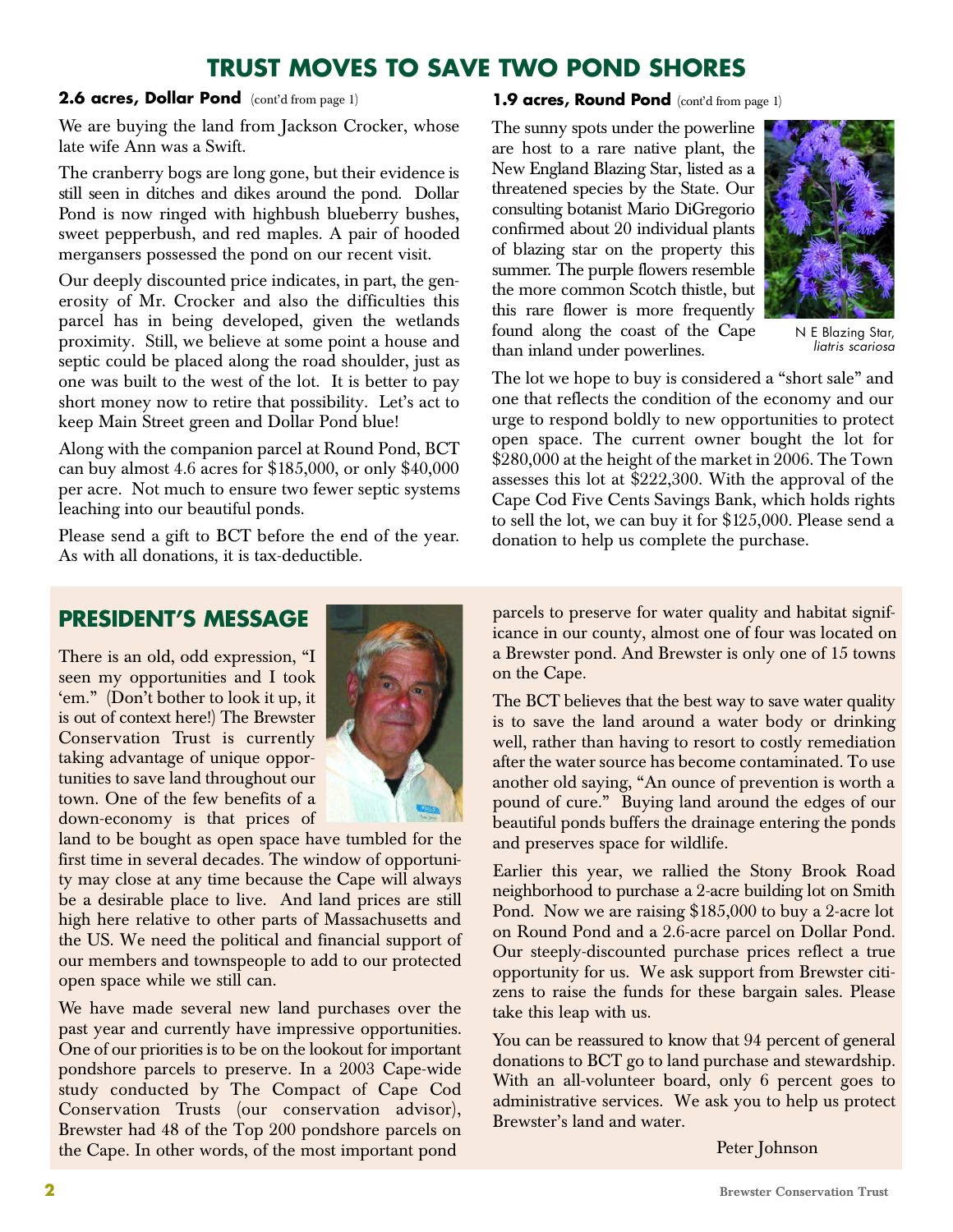## **CONSERVATIONISTS OF THE YEAR Mark Robinson and the Compact of Cape Cod Conservation Trusts**

Each year BCT honors a Conservationist of the Year. The distinction has gone to donors, volunteers, families and groups who have helped make Brewster a more beautiful and livable town. This year we add both an individual and an organization that are close to the hearts of all who support conservation.

Founded in 1986 with Mark Robinson as Director, the Compact of Cape Cod Conservation Trusts has fulfilled and surpassed its mission - to provide professional support to the land trusts and open space committees in the towns of Cape Cod as they seek to identify, acquire and manage open space.

For BCT, Mark and the Compact staff have been invaluable. We are a more focused and effective organization because of them.



left to right: Michael Lach, Paula Pariseau, Mark Robinson

### In the last 25 years the Compact has:

- Created a mapping analysis of critical wildlife habitats by parcels;
- Identified the most important freshwater pond shore parcels based on habitat and water quality;
- Championed the idea of "undevelopment" to identify blighted developed parcels, restoring them to a natural habitat or park;
- Secured State and Federal open space grants to save taxpayers hundreds of thousands of dollars;
- Managed cooperative projects for Brewster with Dennis and Orleans to protect water and open space;
- Promoted the use of conservation restrictions, including a formula for the most generous property tax breaks in Massachusetts;
- Led the way in identifying, evaluating and negotiating almost every parcel that BCT has acquired.

Thanks to Mark and the Compact, Brewster's water is cleaner, Brewster is more scenic, wildlife is more protected, and there is more open space for passive recreation.

Thanks to Mark and the Compact,  $30$  Brewster families and organizations have protected 200 acres they still own, reducing their taxes through conservation restrictions.

Thanks to Mark and the Compact, BCT has preserved almost 900 acres of open space thereby saving Brewster taxpayers the cost of supporting development in those areas.

# **TO ALL OUR WONDERFUL VOLUNTEERS**



A special thanks to Joe and Susan Biernat for hosting a garden party fundraiser. Those attending enjoyed touring the beautiful gardens, sampling tasty refreshments, and having good conversations with BCT supporters.

BCT's Board of Trustees is an all volunteer board, but we depend on many other volunteers as well. They serve as land stewards, bring refreshments to public meetings, host events, help us raise money and take photographs. With their help, our resources are nearly unlimited.



### Our grateful thanks to:

Joe and Susan Biernat Brent Bowers Judith Brister Sue Carr Stan Godwin Ellie Johnson Bob Lindgren Susan Lindquist Cal Mutti Bonnie Newman Jack Nixon Steve Petruska George Platt Ron Thibodeau George Thurber Jim Van Baalen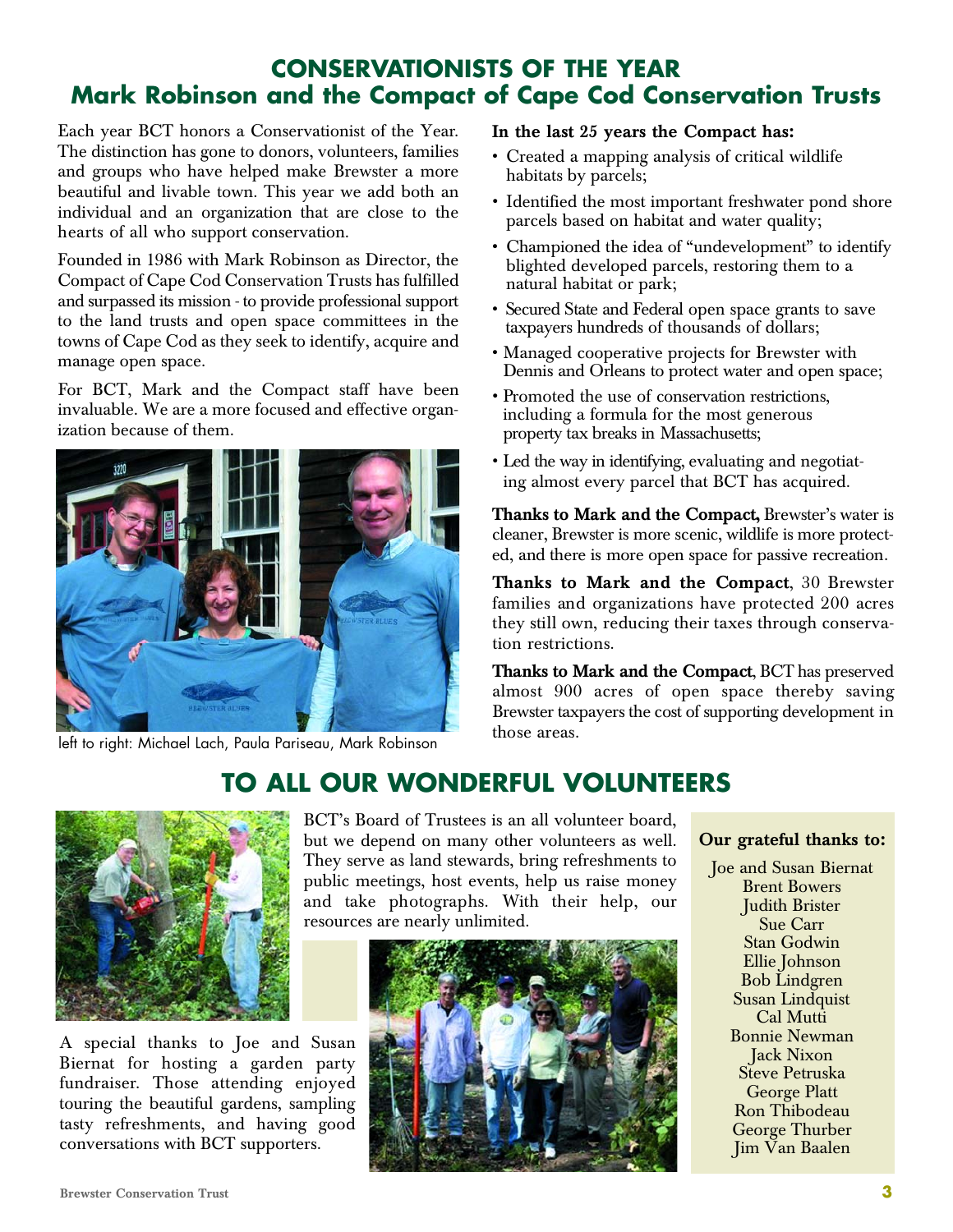# **MEMBER PROFILE**



In the 1950's, Daryl Massey Bladen's family came from their home near Pittsburgh to spend parts of the summer in Dennis, and they frequently visited friends in Brewster. "It was always a treat to come to Brewster," said Daryl. Later, she and her husband, Chris, spent summer vacations in Brewster Park (Club), where Chris had

gone as a youngster; and they began to think of Brewster as the place where they wanted to retire. They bought some rental properties with the idea that one of them would become their home. They moved to Brewster in 1995.

A few years later Dennis mounted a campaign to protect the Crowe's Pasture area. One of their rental properties in Brewster included seven acres of marsh across from Crowe's Pasture, so the Bladens donated a conservation restriction on the marsh. Later, understanding that water quality in the marsh was threatened by the septic tank on the small plot of land, Daryl donated the property to BCT with the provision that the house be removed. It became a BCT "deconstruction project." Chris Bladen died in 2006.

From the sheltered vantage point of the house site, a bench dedicated to him offers tranquil views of the marsh, isolated from the road by the surrounding trees.



What drew Daryl and her generous spirit to Brewster? "The town has preserved its historic character and natural beauty," she says enthusiastically. She enjoys still being able to see stretches of undeveloped woodland and ponds. "Brewster has many nice places to walk, but I wish there were more."

What draws Daryl to Brewster is also why she supports BCT. "BCT helps keep land open for everyone to enjoy and helps maintain the character of the Town." And after all, she points out, maintaining the character of the Town also helps maintain the local economy. "People want to see the historic and natural parts of Brewster." She hopes that BCT and the Town can continue to expand the number of places where people can explore Brewster's natural beauty. Daryl continues to make annual donations to support BCT activities.

# **BCT'S ANNUAL CAMPAIGN**

### **Now is the Time**

**We need your donations to preserve Brewster's woodlands, ponds, marshes, and meadows. It's never been easier.**

### **There are three ways to give to the Brewster Conservation Trust:**

- **1**) Make out a check to "BCT" at P.O. Box 268, Brewster, MA 02631 (envelope enclosed).
- **2**) Donate at our secure website: www.brewsterconservationtrust.org
- **3**) Call our treasurer Peter Soule at 508-255-4728 to arrange for donation of securities.

All donations are tax deductible to the full extent of the law.

Brewster Conservation Trust is a 501c3 non-profit organization.



"MY AUNT JERUSHA GAVE THIS LAND TO THE BREWSTER CONSERVATION TRUST - SHE JUST NEEDS A PAIL-FULL FOR HER FLOWER POTS."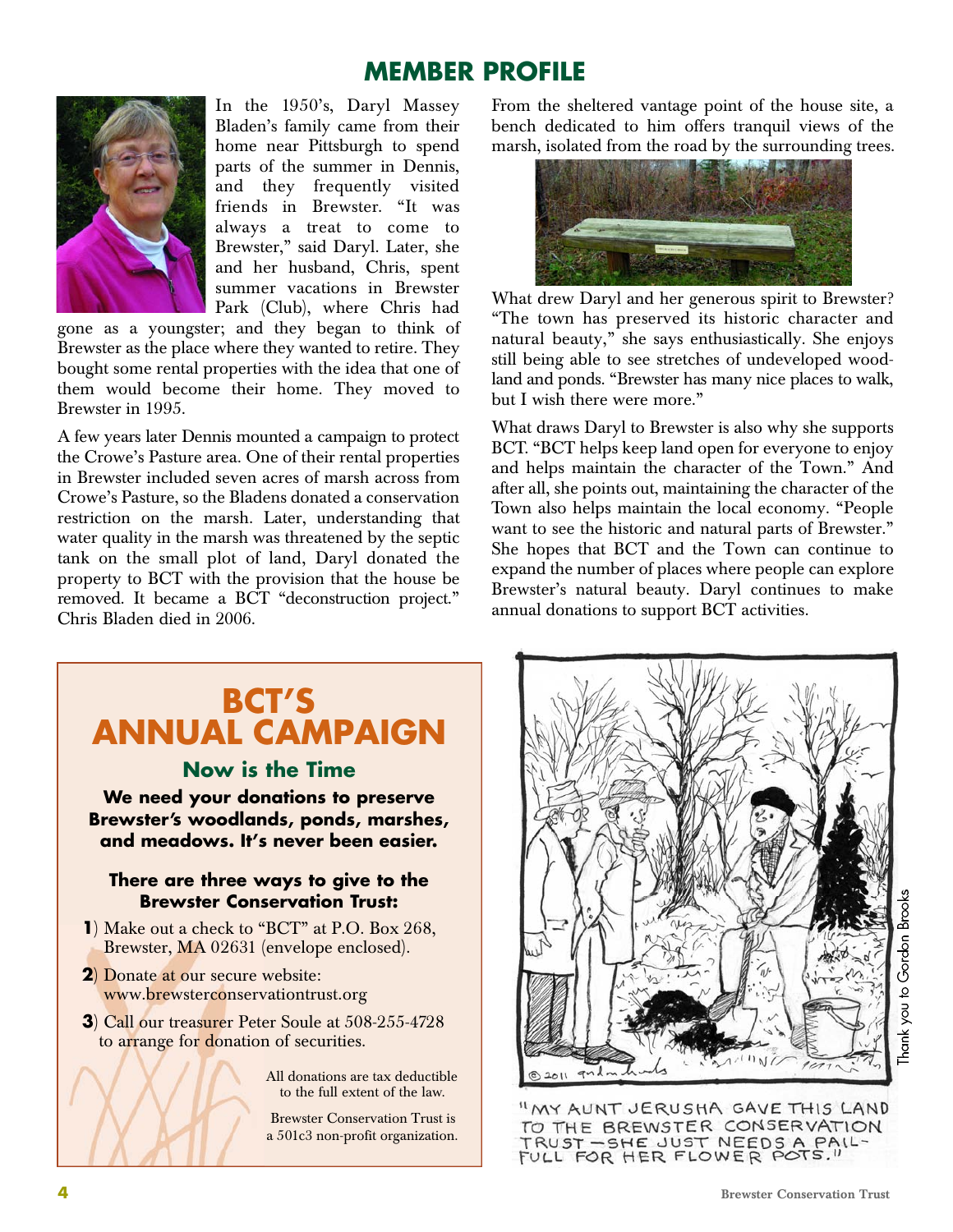# **2011 LAND PROTECTION SUMMARY**

### **Outright donations**

- half-acre of forest located between the Mid-Cape Highway and Nickerson State Park given by William Hammatt
- two acres of pine woods in the Huckleberry Hill wildlife habitat given by John & Joanne Figueras

### **Bargain price purchases**

- 2.6-acre woodland near Red Top Road adjoining town conservation land from Cletus Warren of California for \$15,000
- 3-acre forest and vernal pool adjoining the Read Kingsbury Town Conservation Area in south east Brewster from James Harrington for \$16,000

### **Neighborhood fund raising**

2-acre lot on Stony Brook Road. The neighborhood raised most of the \$235,000.

### **Conservation Restriction**

• 1.5 acres of a tupelo grove abutting a Town-conservation area on Swamp Road donated by Jane Mensel's family (Arthur and Pamela Praetsch)

### **We thank all of our cooperating landowners. BCT has now protected 794 acres throughout Brewster since 1983.**



### **Memorials and bequests**

What could be a more appropriate way to honor the memory of a loved one than to give a donation to the Brewster Conservation Trust "in lieu of flowers"? The BCT welcomes memorials and records them in our newsletter. The address to be used for that purpose is P.O. Box 268, Brewster, MA 02631.

We also welcome bequests which may be made in several ways. For guidance on planning a bequest or gift, contact Mark Robinson of The Compact of Cape Cod Conservation Trusts at 508-362-2565 or mark@thecompact.net.

### **In Memory of**

Leslie-Ann Adams/Green Katherine Reynolds Carl F. & Mary Frances Ahlstrom Romaine Ahlstrom Barbara Albret Karen & Cal Mutti Ann Bertsch Edgecomb Family Howard & Lucinda Graham David & Karen Leland Norman, Hanson, Detroy Stan & Priscilla Parker Stephen Pull Nancy Rabasca Florence Serpico Margaret Serpico Donald Bertsch, Ir. Donald Bertsch Sylvia Berube Guy & Marie Berube Christine Brooks Hank & Suzanne Foster Ellie & Peter Johnson Roger V. O'Day Lucy Chapman Christy Johnson & Derek Halberg Bill Cooney George & Frances Malone

Brewster Conservation Trust **5** John T. Stewart Ann & Barry Reder Jeane & Roger Samuelson Paul M. Zweil Cynthia Zweil **In Honor of** Kathleen Bradley Frank Bradley Jack Clarke Linda & Jim Mills Colin & Kate Daley Ed & Karen Daley Pam Demetrion Mary Ellen Kelly Efforts of BCT Donna & Dick Curtis Vanessa Johnson's birthday Lucy DeVries Duffy Chris Miller Grateful Brewster Residents Our marriage Dr. Donald Arthur & Dr. Mary Chaffee Stony Brook Elementary Faculty Cape Cod Academy Faculty Deschamps/Kenny Family Robert Jefferies Roberts William & Patricia Roberts Suzanne Teuteberg Linda & Jim Mills Robert M. Williams Bill & Catherine Fitz Harry & Eleanor Croll Ray & Jean Ewer Stan Daggott Louis & Renata Stoia Doris Fisher Ken Rollins Diane L. Gately James H. Gately John & Kristi Hay Beth Finch Joyce J. Jensen Jacqueline E. Jensen Andrew & Margaret Kamarck Martin & Elaine Kamarck Margaret Kamarck Ed & Anne Miller Nancy Landon Beth Finch Elsie Herrmann Ellie & Peter Johnson John Landon Vicki Plaut & Richard Taranto Betty Latham Roger V. O'Day Peter Soule Bobby Lindgren Ethel A. Whitten Frank Masse Sandy Nunnes Sandy Seaman Highland Homeowners Assoc. Mom Jennifer Pereira My Parents Diane Mincieli Our Parents Dee & Stu Anson John Robinson, Jr. Lynne Forester Allen Somers Betty Blank Carol Boney & Vikki Pasco Brewster Men's Coffee Club Bureau of Land & Waste Mgt. Sue & Elliott Carr Contact Solutions LLC Jack Darbyshire Emily Estep & Jeana Reidl Beth Geddens & Jennifer Hanna Theresa & Bryan Hanna Zachary & Megan Hanna Ellie & Peter Johnson Vicki Plaut & Richard Taranto South Carolina DHEC Barbara Somers Vockel Candida Stauss Frank & Diane Stauss Carl Trovato Suzanne Watson David F. Whitten Ethel A. Whitten Barbara Williams Al Williams